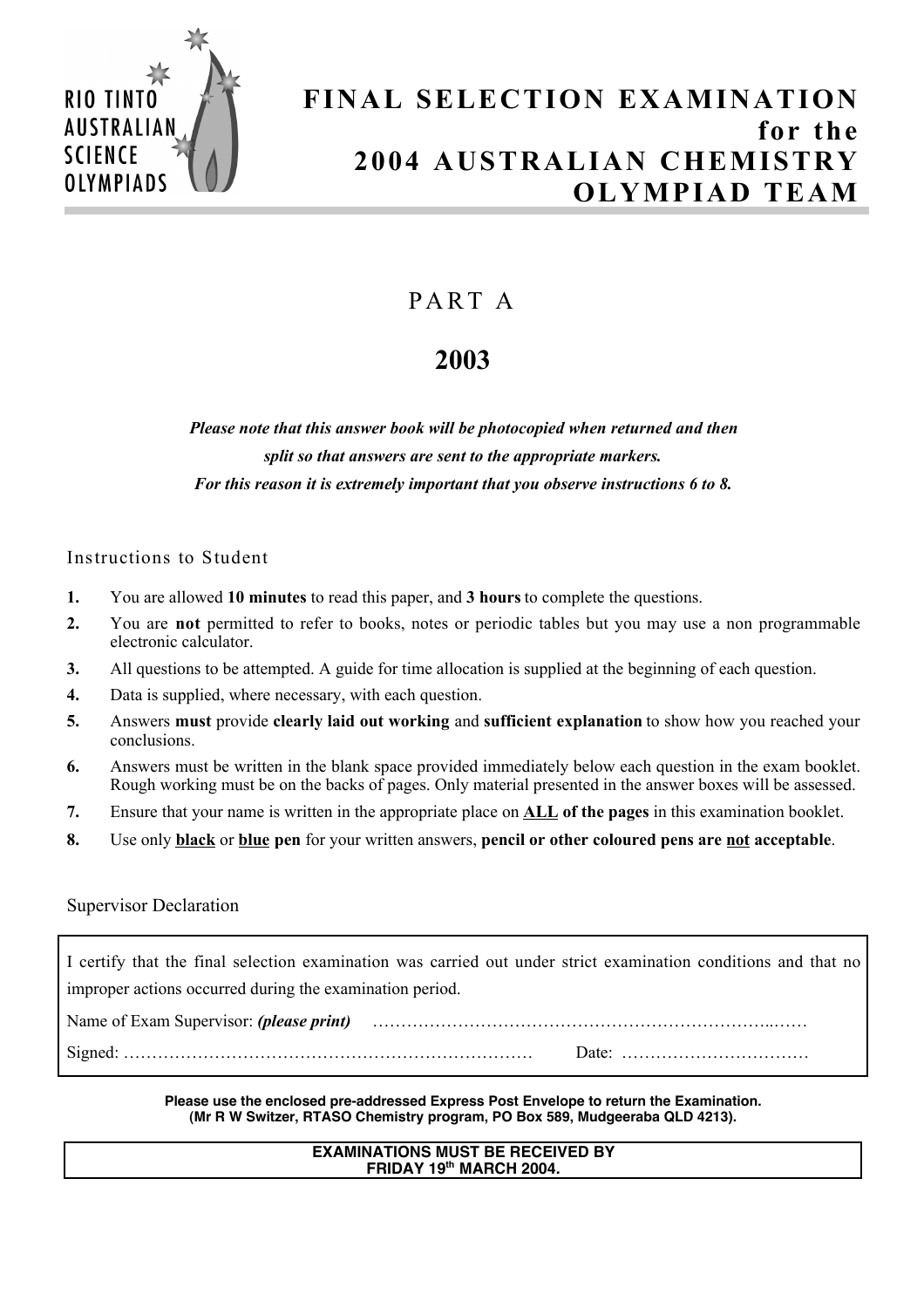| Final Paper - Part A                     |    |                                    | Name:                          |                                                  |  |  |
|------------------------------------------|----|------------------------------------|--------------------------------|--------------------------------------------------|--|--|
| Question 1 (20 minutes)<br>Data <i>:</i> |    | $RH$ Rydberg constant for hydrogen | 1.097 x $10^7$ m <sup>-1</sup> |                                                  |  |  |
|                                          | -e | Electron charge                    | $-1.602 \times 10^{-19}$ C     |                                                  |  |  |
|                                          | h  | Planck's constant                  |                                | 6.626 $\times$ 10 <sup>-34</sup> J s             |  |  |
|                                          | c  | Speed of light in vacuum           |                                | 2.998 $\times$ 10 <sup>8</sup> m s <sup>-1</sup> |  |  |
|                                          |    |                                    |                                |                                                  |  |  |

- (a) Photoelectron spectroscopy (PES) is a useful technique, closely related to the photoelectric effect, for investigating the energy levels of atoms. Monochromatic light is beamed into a gaseous sample of the relevant species, where the photons collide with molecules, knocking electrons from their orbitals. The kinetic energy of the photoelectrons emerging from the apparatus is measured, and the number of electrons is plotted against their energy. Since the kinetic energy of such an electron will be equal to the energy of the incident photon minus the energy needed to remove the electron from the molecule, the energies of the photoelectrons reflect the energies of the orbitals from which they were removed. Thus the photoelectron spectrum will display a peak for each occupied orbital in the system being investigated.
	- (i) The photoelectron spectrum of helium gas was taken using UV radiation of wavelength 40.0 nm, and a single peak was observed at 6.4 eV. Use the Bohr model to calculate the effective nuclear charge "seen" by the electrons in helium.
	- (ii) The photoelectron spectrum of neon gas (with X-rays of wavelength 1 nm), on the other hand, displays three peaks, at 372, 1191 and 1218 eV. To which orbital does each of these peaks correspond? Explain your reasoning by sketching the radial probability densities of the relevant orbitals on the same axes. Can you predict the ratio of the intensities (heights) of these three peaks?
- (b) The CN molecule has an absorption band in the near-infrared region due to an electronic transition, while the CN– ion does not absorb in the near-infrared. Draw a labelled MO energy-level diagram for the valence orbitals of both species, and hence:
	- (i) calculate their bond orders;
	- (ii) predict their magnetic properties (diamagnetic or paramagnetic); and
	- (iii) explain the above observation.

### **Question 2 (25 minutes)**

- (a) Write ground state valence electron configurations for each of the following species:  $\text{In}^+$ ,  $\text{Sr}^{2+}$ ,  $V^{2+}$ , Se<sup>4+</sup> and Au<sup>3+</sup>.
	- (b) For each of the following species draw the Lewis structure and predict the electron pair geometry and molecular shape: GaBr<sub>3</sub>, Te(CH<sub>3</sub>)<sub>4</sub> and H<sub>2</sub>SeO<sub>3</sub>. What is the hybridisation of the central atom in each of these species? Which of these species would be expected to have a dipole moment?
	- (c) Name the following coordination compounds:  $[Cr(H_2O)_6](ClO_4)_2$ ,  $Rb_3[Co(CN)_2(C_2O_4)_2]$  and  $[Pt(dmen)(RS-btn)](PF_6)_2$  (where dmen =  $H_2NCH_2CH_2N(CH_3)_2$  and btn = [Pt(dmen)(RS-btn)](PF $_{\rm 6})_{\rm 2}$  (where dmen = H $_{\rm 2}$ NCH $_{\rm 2}$ CH $_{\rm 2}$ N(CH $_{\rm 3})_{\rm 2}$  and btn =  $H_2$ NCH(CH<sub>3</sub>)CH(CH<sub>3</sub>)NH<sub>2</sub>]. Which, if any, of these complexes would be expected to exist in stereoisomeric forms? Sketch them. For each of the transition metal ions in these complexes construct a clearly labeled d-orbital splitting diagram and calculate the crystal field stabilization energy in terms of  $\Delta_{0}$ .

### **Question 3 (45 minutes)**

(a) An important biological buffer in our body is the  $HCO_3/H_2CO_3$  system. It is important in the maintenance of biological pH within a narrow range. The mechanisms of regulation are quite complex but can be simplified to two equations. The first is the equilibration of aqueous  $H<sub>2</sub>CO<sub>3</sub>$  with gaseous CO<sub>2</sub> in the lung (catalysed by the enzyme carbonic anhydrase). Thus by controlling the breathing rate, and hence  $PCO<sub>2</sub>$ , the amount of  $H<sub>2</sub>CO<sub>3</sub>$  in the blood can be adjusted.

$$
CO_2(g) + H_2O(l) \implies H_2CO_3(aq)
$$
  $K = 0.034 \text{ mol } L^{-1}atm^{-1}$ 

The second site of regulation is the kidney.  $H_2CO_3$  in turn equilibrates with  $\text{HCO}_3^-$  in the blood. The kidney can generate  $HCO<sub>3</sub><sup>-</sup>$  from or excrete H<sup>+</sup> into the glomerular ultrafiltrate ("unprocessed urine").

$$
H_2CO_3 \text{ (aq)} \implies H^+ \text{ (aq)} + HCO_3^- \text{ (aq)} \qquad \qquad pK_{a1} = 6.35 \qquad pK_{a2} = 10.33
$$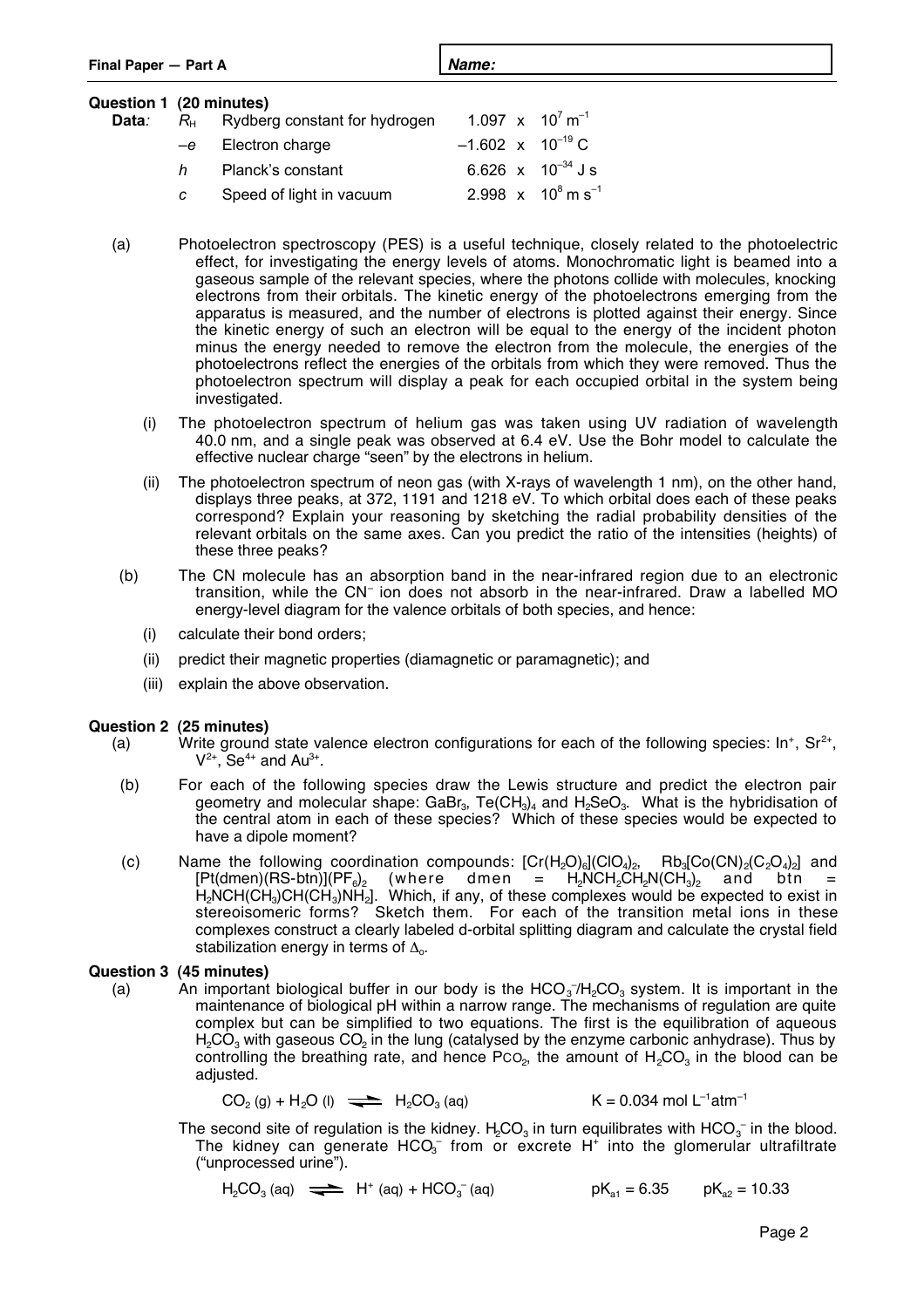| Final Paper - Part A | Name: |
|----------------------|-------|
|                      |       |

- Working in concert, the two organs can maintain blood pH at a steady level of 7.41. If the pH is below this level, the body enters into a state called acidosis. If it is above this level, it is called alkalosis. Over time, the organs can rectify the disturbance (the lung within minutes, the kidney within several days). To classify the acid-base disturbances more clearly the terms "respiratory" and "metabolic" are used to indicate that the defect in regulation originated from the lung or kidney, respectively.
- (i) Using  $\uparrow$  or  $\downarrow$  to indicate how the values of the following will change in the acid-base disturbances described. Write NC if there is no change:

| <b>Type of disturbance</b> | $\mathsf{P}_{\text{co}_2}$ | $[HCO3$ ] | $[H^+]$ | рH |
|----------------------------|----------------------------|-----------|---------|----|
| Respiratory acidosis       |                            |           |         |    |
| Respiratory alkalosis      |                            |           |         |    |
| Metabolic acidosis         |                            |           |         |    |
| Metabolic alkalosis        |                            |           |         |    |

- (ii) Using the principles of chemical equilibrium, explain the following observations:
	- 1. A patient with terminal kidney failure exhibits deep, rapid breathing.
	- 2. A patient with LONG TERM respiratory problems has a blood pH within normal range.
	- The composition of DRY exhaled air is 79.00% N<sub>2</sub>, 14.00% O<sub>2</sub>, 6.00% CO<sub>2</sub> and the rest by inert atmospheric gases. However, exhaled air is saturated with water vapour, which has a partial pressure of 47 mmHg at body temperature (37°C).
- (iii) Calculate the partial pressure (in mmHg) of  $CO<sub>2</sub>$  in exhaled air saturated with water vapour at 37°C.
- (iv) Hence calculate the concentrations of  $H_2CO_3$ , HCO<sub>3</sub><sup>-</sup> and CO<sub>3</sub><sup>2-</sup> in blood. You may assume the equilibrium constants do not change significantly with temperature. The conversion factor is 1 atm =  $760$  mmHg.
	- As a crude assumption, all of the carbonic acid is dissolved in the extracellular volume  $(V_{\text{FC}})$ . This consists of two components: the plasma volume  $(V_P)$  comprising the liquid component of blood; and the interstitial volume (V<sub>I</sub>), the volume of fluid bathing the cells of the body tissues that is not in the circulation.
	- A certain patient presented to the Emergency department with a 2 hour history of severe vomiting. During that time 0.500 L of gastric fluid was brought up (which maybe considered to be a solution of HCl of pH 2.00). After rehydration (0.500 mL of fluid was given to the patient) a blood pH was taken and it was 7.50.
- (v) Assuming that the volume and pH changes only affects the  $V_{EC}$ , calculate its value. You may assume the vomitus contained no trace of carbonic acid.
- (vi) From your answer in (i), determine the type of acid-base disturbance the patient has.

Calcium is an important electrolyte in the blood due to its role in the regulation of membrane potentials and nerve conduction.

- (vii) What should be the free [Ca<sup>2+</sup>] in the blood of a normal person?  $K_{sp}$  of CaCO<sub>3</sub> is 3.30 x 10<sup>-9</sup> at 37°C.
	- Actually, the amount of "free" (or ionisable)  $Ca^{2+}$  is much higher: 1.30 x 10<sup>-3</sup> M. This is due to the presence of complexing agents such as citrate, lactate and phosphate. Like  $Ca<sup>2+</sup>$ , the complexed species are distributed throughout the  $V_{EC}$ . In the plasma the Ca<sup>2+</sup> level is higher still: 2.30 x 10<sup>-3</sup> M. This is due to the presence of proteins that bind up  $Ca^{2+}$ . However, unlike the small ligands mentioned above, the proteins are confined to the  $V_P$  due to their large size.
- (viii) Calculate the amount of complexed  $Ca^{2+}$ . A<sub>W</sub> (Ca) = 40.00 g mol<sup>-1</sup>
- (ix) Given that at any one time there are 900. mg of Ca<sup>2+</sup> in the V<sub>EC</sub>, calculate V<sub>P</sub>.

The major protein involved in Ca<sup>2+</sup> transport in the circulation is albumin ( $M_w = 62000$ . g mol<sup>-1</sup>). It has a concentration of 37.0 g / L of plasma.

(x) What is the minimum number of  $Ca<sup>2+</sup>$ –binding sites on albumin?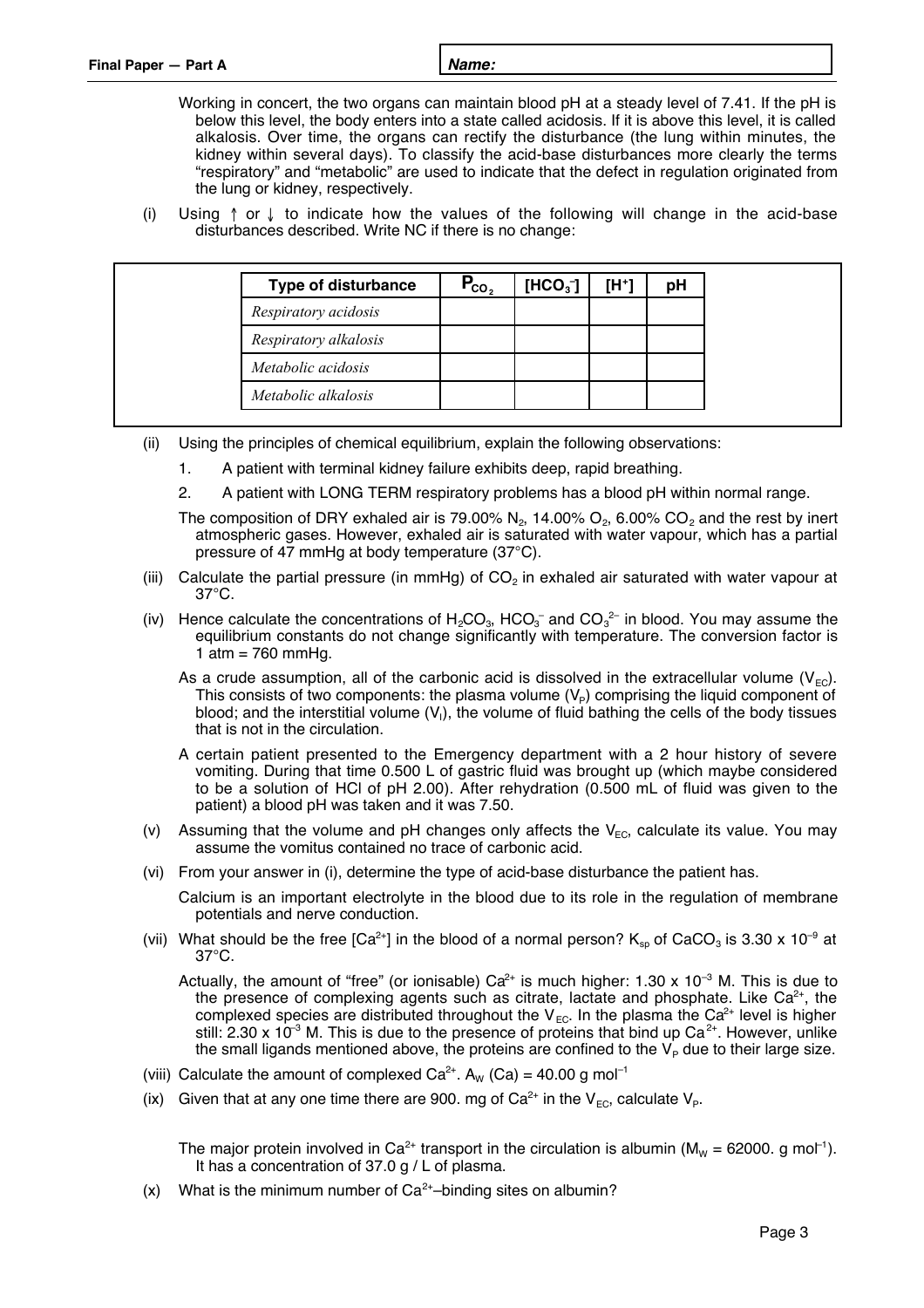- (xi) If your answer in (ix) is the actual number of  $Ca^{2+}$ –binding sites, and  $Ca^{2+}$  binds to albumin in an all or none manner (either the sites are fully occupied or not at all), give the expression for  $K_{stab}$  between Ca<sup>2+</sup> and albumin.
- (xii) Calculate the value of  $K_{stab}$  derived in (xi).
- (b) 20.00 mL of 0.01500 M Sn<sup>2+</sup> in 0.5000 M H<sub>2</sub>SO<sub>4</sub> is titrated with 5.000 x 10<sup>-3</sup> M Cr<sub>2</sub>O<sub>7</sub><sup>2-</sup> at 298 K. Assume complete dissociation of the acid.

 $E^{\circ}$  (Cr<sub>2</sub>O<sub>7</sub><sup>2-</sup>/Cr<sup>3+</sup>) = 1.360 V at 298 K R = 8.31451 J K<sup>-1</sup> mol<sup>-1</sup>

- $E^{\circ}$  (Sn<sup>4+</sup>/Sn<sup>2+</sup>) = 0.150 V at 298 K F = 96485 C mol<sup>-1</sup>
- 
- (i) Give a balanced equation for the reaction.
- (ii) Calculate  $E^{\circ}$  and  $\Delta G^{\circ}$  for the reaction.
- (iii) An indicating electrode which is connected to the SHE is immersed into the solution to monitor the potential throughout the titration. Construct a titration curve of mL Cr<sub>2</sub>O<sub>7</sub><sup>2-</sup> added versus E. Give your answer to three decimal places.

| Volume $Cr_2O_7^2$ added (mL) | E (volts) |
|-------------------------------|-----------|
| 5.00                          |           |
| 10.00                         |           |
| 15.00                         |           |
| 19.00                         |           |
| 19.90                         |           |
| 19.99                         |           |
| 20.01                         |           |
| 20.10                         |           |
| 21.00                         |           |
| 25.00                         |           |

- (iv) What is the value of E at the halfway point?
- (v) What volume of Cr<sub>2</sub>O<sub>7</sub><sup>2-</sup> does one need to add so that  $E = E^{\circ} (Cr_2O_7^{2-7}/Cr^{3+})$ ?
- (vi) Derive the expression for E at the equivalence point.
- (vii) Hence calculate its value.
- (viii) Select an appropriate indicator for this titration from the table below. Explain your reasoning.

| <b>Indicator</b>                | <b>Colour</b><br>oxidised | <b>Colour</b><br>reduced | $E^{\circ}$ at pH =<br>0.00 |
|---------------------------------|---------------------------|--------------------------|-----------------------------|
| Nitroferroin                    | Pale blue                 | Red                      | 1.25                        |
| Ferroin                         | Pale blue                 | Red                      | 1.06                        |
| 2,2`-bipyridyl iron(II) sulfate | Faint blue                | Red                      | 1.02                        |
| 5,6-dimethylferroin             | Pale blue                 | Red                      | 0.97                        |
| N-phenylanthranilic acid        | Purple red                | Colourless               | 0.89                        |
| 4,7-dimethylferroin             | Pale blue                 | Red                      | 0.88                        |
| Diphenylaminesulfonic acid      | Red-violet                | Colourless               | 0.85                        |
| Diphenylbenzidine               | Violet                    | Colourless               | 0.76                        |
| Diphenylamine                   | Violet                    | Colourless               | 0.76                        |
| 3,3`-dimethylnaphthidine        | Purplish-red              | Colourless               | 0.71                        |
| Starch- $I_3^-$ , KI            | <b>Blue</b>               | Colourless               | 0.53                        |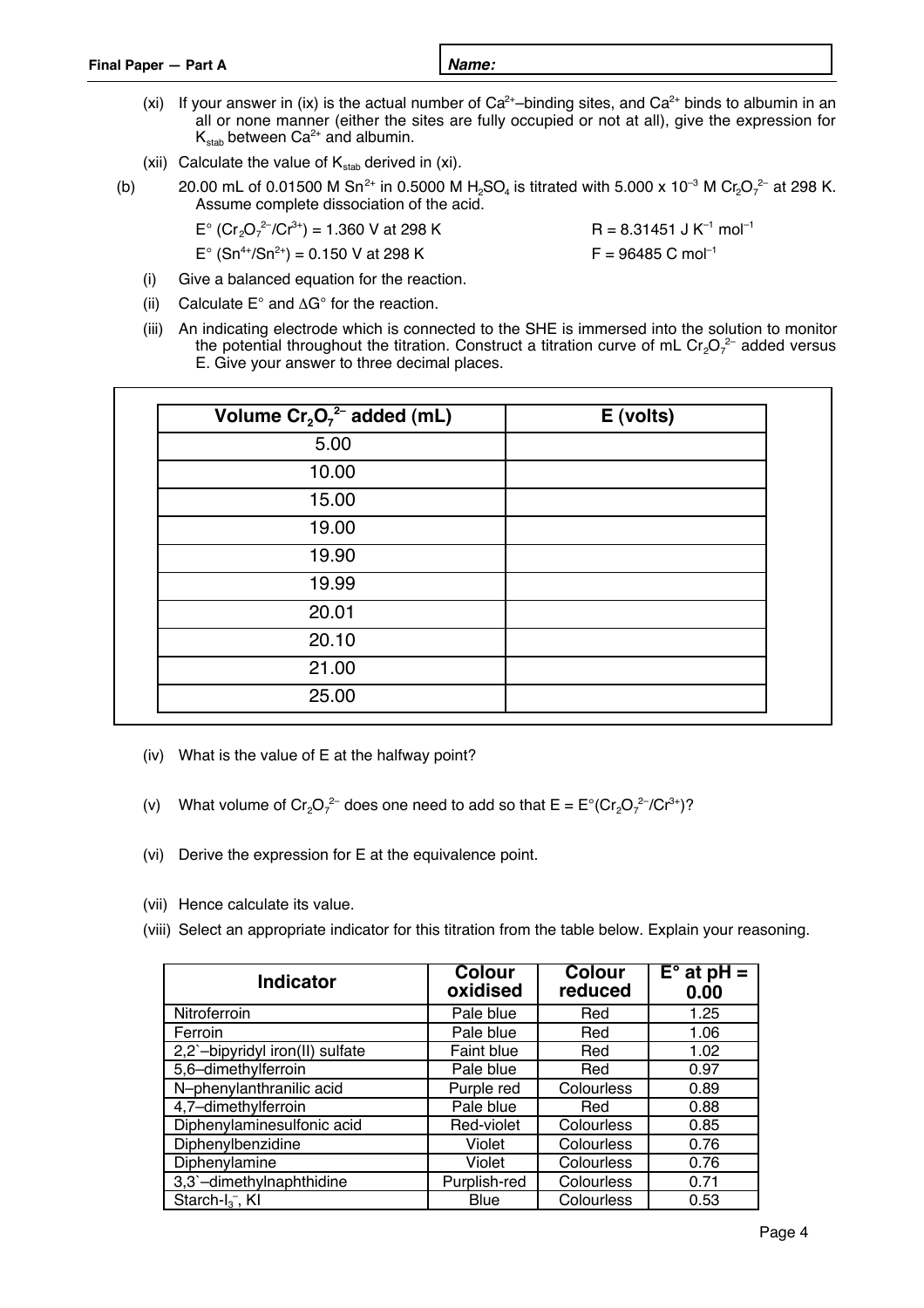| Final Paper - Part A |                                           |  | Name: |                   |      |  |  |
|----------------------|-------------------------------------------|--|-------|-------------------|------|--|--|
|                      | Methylene blue                            |  | Blue  | <b>Colourless</b> | 0.52 |  |  |
| $\sim$               | $\sim$ $\sim$ $\sim$ $\sim$ $\sim$ $\sim$ |  |       |                   |      |  |  |

**Question 4 (45 minutes)**

**Data:** Atomic weights:  $H 1.008$  g mol<sup>-1</sup> C 12.0107 g mol<sup>-1</sup> C 35.453 g mol<sup>-1</sup> Planck's constant,  $h = 6.626 \times 10^{-34}$  J s

Speed of light =  $2.998 \times 10^8$  m s<sup>-1</sup>

 $N<sub>A</sub> = 6.022 \times 10^{23}$  mol<sup>-1</sup>

Many of the chemical reactions we observe are initiated by a *thermal* pathway, where energy is gained from collisions between molecules. An alternative mechanism is observed in photochemical reactions, where absorption of the energy of one photon excites one reactant molecule:

$$
A + h v \rightarrow A^*
$$

Following excitation a number of different paths are available.

(a) In an experiment a flash of light dissociates molecules dissolved in a solvent instantaneously into two identical free radicals:

$$
R-R + hv \rightarrow R^* + R^*
$$

- (i) Is it possible to predict what the order of the reaction with respect to disappearance of the radicals will be?
- (ii) Typical reactions of free radicals are for them to abstract an available H-atom from a solvent (designated SH), or to recombine to form the starting material. Explain how the two processes can be differentiated by considering order of the reaction with respect to [R• ].
- (iii) In such an experiment the concentration of free radicals,  $[R']$ , was found to vary with time, t, after the flash as follows:

| ים ז<br>arbitrary<br>unit) | .67 | .35 |  |
|----------------------------|-----|-----|--|
|                            |     |     |  |

What is the order of the reaction with respect to the radical concentration, and what is the value of the observed rate constant? Graph paper is supplied for this question should you require it.

(iv) In a further series of experiments an inert substance is used to dilute the solvent SH which, however, remains in much greater concentration than the radical.

With  $[SH] = 5$  mol L<sup>-1</sup> the observed rate constant is  $0.1x10^6$  s<sup>-1</sup>; with  $[SH] = 2$  mol L<sup>-1</sup> it is  $0.04 \times 10^{-6}$  s<sup>-1</sup>. What is the order of the reaction with respect to the solvent?

(b) The poisonous gas phosgene is photochemically oxidised:

$$
2COCl2(g) + O2(g) \xrightarrow{h\nu} 2CO2(g) + 2Cl2(g)
$$

The following mechanism is proposed:

$$
COCl2 + hv \xrightarrow{k_1} COCl2 + Cl2
$$
  
\n
$$
COCl2 + O2 \xrightarrow{k_2} CO2 + ClO2
$$
  
\n
$$
COCl2 + ClO2 \xrightarrow{k_3} CO2 + Cl2 + Cl2
$$
  
\n
$$
COCl2 + Cl2 \xrightarrow{k_4} COCl2 + Cl2
$$
  
\n
$$
Cl2 + Cl2 \xrightarrow{k_4} COCl2 + Cl2
$$

The rate of the first step is found to be proportional to concentration of phosgene and to intensity of incident radiation  $I_0$ .

- (i) Using the steady state approximation, find an expression for the rate of formation of  $CO<sub>2</sub>$ .
- (ii) Under what conditions will reaction rate be independent of the oxygen concentration?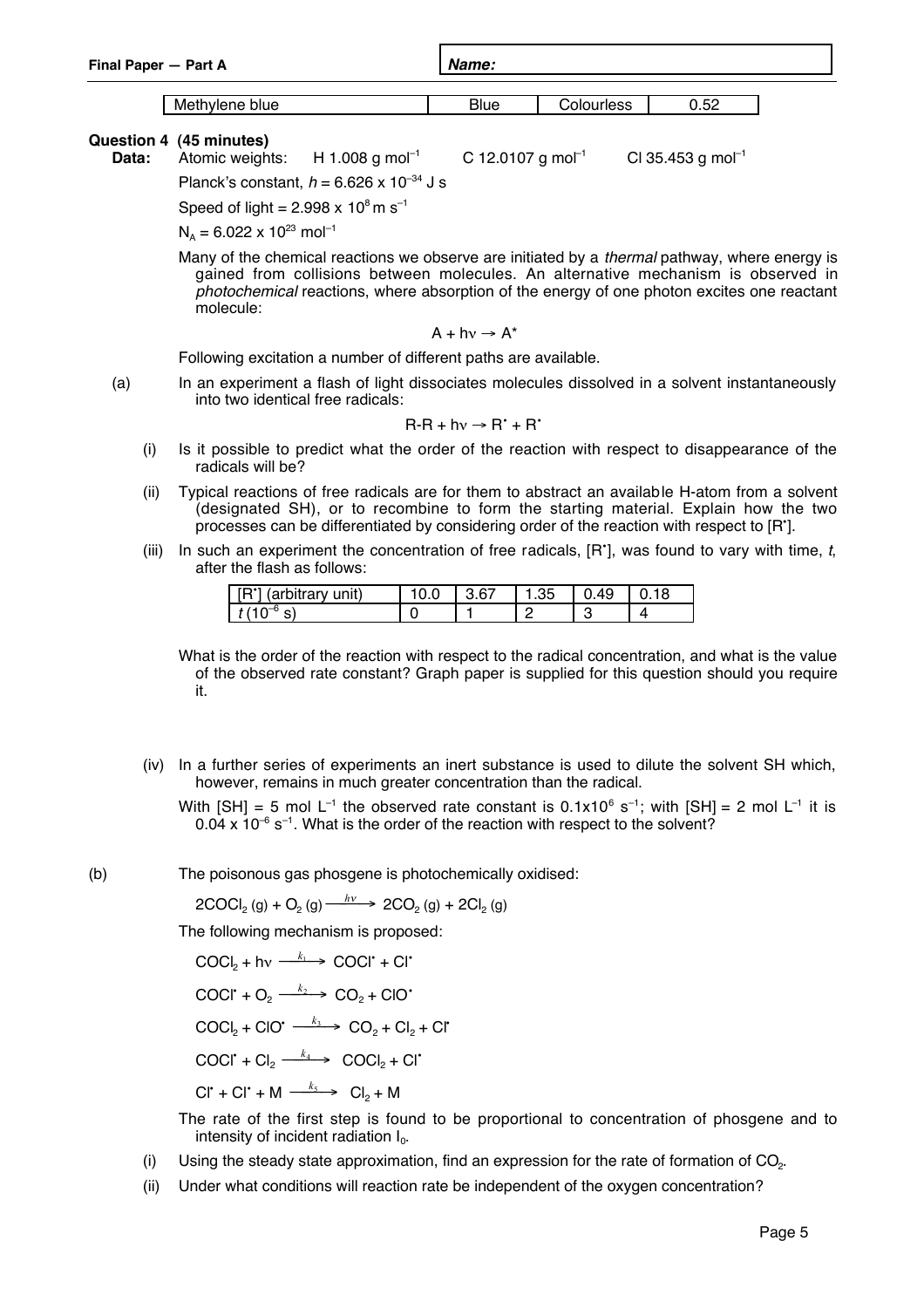| Final Paper - Part A | Name: |
|----------------------|-------|
|                      |       |

- (c) Phosgene itself can be produced photochemically by oxidation of chloroform, CHCl $_3$ , with dissolved oxygen. This is why in the laboratory chloroform is stored in brown glass.
	- The quantum efficiency of this process (ratio of product molecules produced to absorbed photons) has a value of around 100.
	- If 1 mg of chloroform is exposed to light of average wavelength 436nm, at an incident intensity of 1.40 x 10 $^3$  J s<sup>-1</sup>, how long will it take to oxidise completely? You may assume that the liquid absorbs 80.1% of incident radiation.

#### **Organic Section (45 minutes) Question 5 (15 minutes)**

Draw **and name** all products formed when (E)-stilbene (pictured below) is treated with the following reagents. Clearly indicate stereochemical and regiochemical consequences of each reaction.



- (a)  $Cl<sub>2</sub>$  in H<sub>2</sub>O
- $(b)$  D<sub>2</sub>/Pt
- $(c)$  aqueous  $H<sub>2</sub>SO<sub>4</sub>$
- (d) ozone followed by  $(CH_3)_2S$
- (e)  $OSO_4$  followed by  $HSO_3^-$

### **Question 6 (10 minutes)**

What are the major product(s) when nitrosobenzene (pictured below) is treated with bromine in the presence of FeBr<sub>3</sub>? Draw resonance structures (Whelan intermediates) to justify your decision. You may assume only the monobromo product is formed.



### **Question 7 (10 minutes)**

When 2-methylcyclohexanone is treated with 1.2 equivalents of lithium diisopropylamide followed by bromomethane, 2,6-dimethylcyclohexanone is formed. However when 2 methylcyclohexanone is treated with 0.5 equivalents of lithium diisopropylamide followed by bromomethane, 2,2-dimethylcyclohexanone is formed.